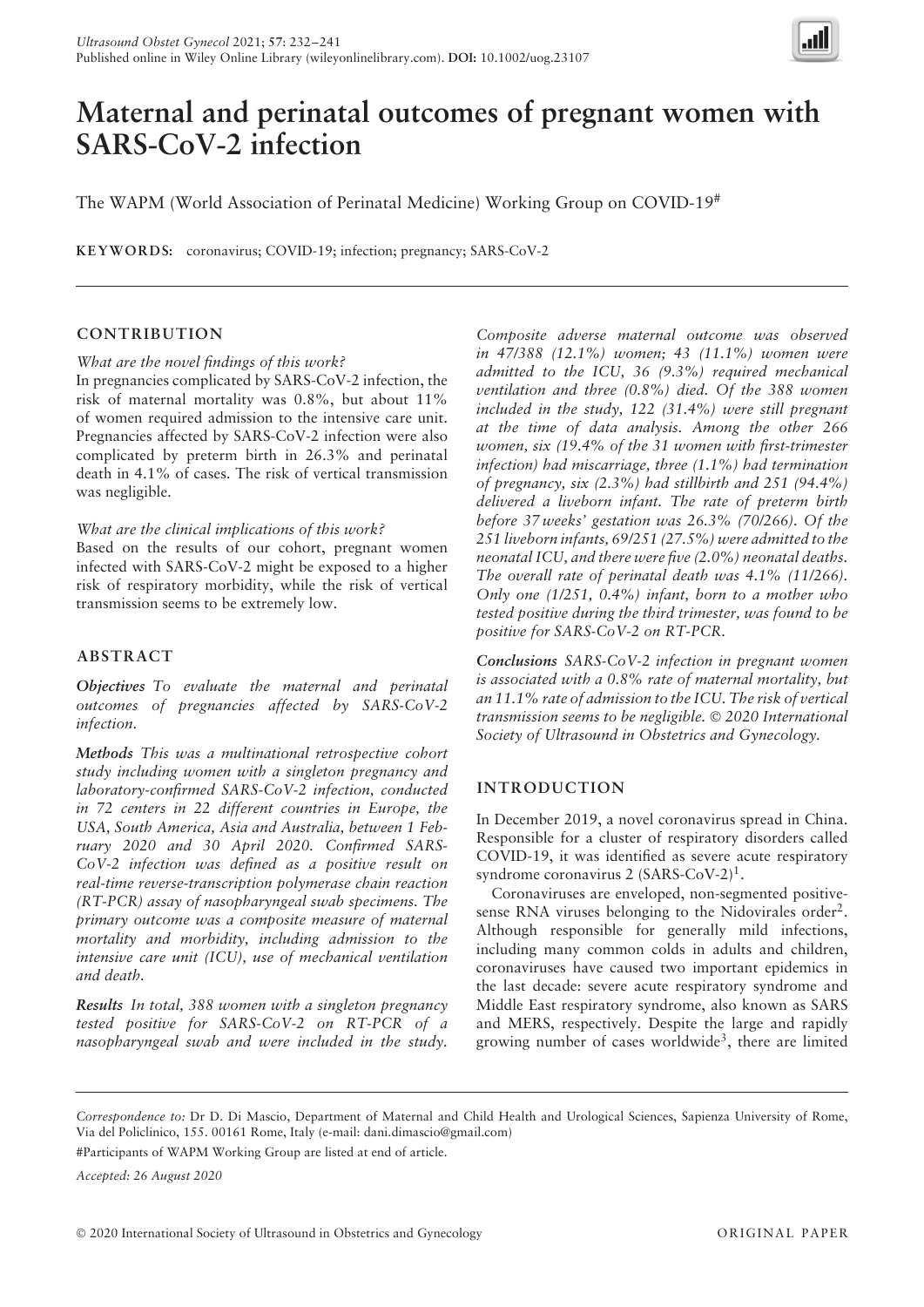data on COVID-19 in pregnancy, coming mainly from case series and small studies $4-7$ . Pregnant women are at increased risk for severe illness from influenza viruses and other respiratory infections owing to cardiopulmonary adaptive changes, such as increased heart rate and stroke volume and reduced pulmonary residual capacity, that occur during pregnancy and that can increase the risk of hypoxemia and contribute to the increased severity. There is therefore concern that the course of COVID-19 in pregnant women may be associated with a higher burden of maternal mortality and morbidity compared with the general population.

A recent systematic review including all published reports on coronaviruses (COVID-19, SARS and MERS) in pregnancy found that preterm birth was the most common adverse pregnancy outcome, and that COVID-19 was associated with an increased risk of pre-eclampsia and Cesarean delivery<sup>5,8-10</sup>. Despite this, the small sample size, the inclusion of cases referred mainly for severe acute respiratory symptoms, lack of information on pre-existing medical conditions complicating pregnancy, and heterogeneity in gestational age at infection and outcomes observed, do not allow extrapolation of any objective evidence on the course of infection during pregnancy. The primary aim of this study was to evaluate the maternal and perinatal outcomes of pregnancies affected by SARS-CoV-2 infection.

## **METHODS**

#### **Study design and participants**

This multinational, retrospective cohort study included all pregnant women with laboratory-confirmed SARS-CoV-2 infection diagnosed between 1 February 2020 and 30 April 2020 in 72 centers in 22 different countries (Argentina, Australia, Belgium, Brazil, Colombia, Czech Republic, Finland, Germany, Greece, Israel, Italy, North Macedonia, Peru, Portugal, Republic of Kosovo, Romania, Russia, Serbia, Slovenia, Spain, Turkey and the USA) (Appendix S1). Women were included if they were diagnosed with SARS-CoV-2 infection antepartum during pregnancy, while those who tested positive only before conception or during the postpartum period were excluded from the study.

SARS-CoV-2 was diagnosed based on The World Health Organization (WHO) interim guidance<sup>11</sup>. A confirmed case of SARS-CoV-2 was defined as a positive result on real-time reverse-transcription polymerase chain reaction (RT-PCR) assay of nasopharyngeal swab specimens $12,13$ . In the included centers, women were tested with RT-PCR assay of nasopharyngeal swabs, mostly because of symptoms of, or exposure to, the virus at the time of triage. Neonates of women who were positive for SARS-CoV-2 were usually tested with RT-PCR assay of a nasopharyngeal swab within 24 h after delivery.

Data on recent SARS-CoV-2 exposure history, clinical symptoms or signs, laboratory findings and maternal and

perinatal outcomes were collected. All medical records were anonymized and sent to the coordinating center at the University of Naples Federico II, Naples, Italy, through The World Association of Perinatal Medicine data platform or via an encrypted Research Electronic Data Capture (REDCap) data management platform. Data were entered into a computerized database and cross-checked. In cases of missing data, requests for clarification were sent to the coordinator at each participating center.

Ethical approval for the study was obtained from the Ethical Committee of Federico II University of Naples (nr. 145/2020).

## **Outcomes**

The primary outcome of the study was a composite measure of maternal mortality and morbidity, termed 'composite adverse maternal outcome', including at least one of the following: admission to the intensive care unit (ICU), use of mechanical ventilation or death. Secondary outcomes were miscarriage, stillbirth, neonatal death, perinatal death, small-for-gestational age (SGA), preterm birth, Cesarean delivery, low birth weight, admission to the neonatal ICU (NICU), and vertical transmission confirmed by a positive RT-PCR assay in the neonate.

Miscarriage was defined as pregnancy loss before 22 weeks' gestation and stillbirth as intrauterine death at or after 22 weeks. Neonatal death was defined as death of a liveborn infant within the first 28 days postpartum, and perinatal death as either stillbirth or neonatal death. SGA was defined as ultrasound estimated fetal weight less than the  $10^{th}$  percentile<sup>14</sup>. Preterm birth was defined as delivery before 37 completed weeks of gestation and low birth weight as birth weight less than 2500 g. Fever was defined as an axillary temperature of 37.5℃ or higher. Lymphocytopenia was defined as a lymphocyte count of less than 1500 cells/mm3 and thrombocytopenia as a platelet count of less than 150 000/mm3. Increased lactate dehydrogenase (LDH) level was defined as LDH level higher than 443 U/L in the first trimester, 447 U/L in the second trimester and 524 U/L in the third trimester of pregnancy. A computed tomography (CT) scan was performed at the physicians' discretion. CT abnormalities related to SARS-CoV-2 included 'ground-glass' opacity with or without consolidation or visible intralobular lines. Acute respiratory distress syndrome (ARDS) was defined in accordance with the WHO interim guidance $11$ .

Common criteria for admission to the ICU included all respiratory arrests, respiratory rate  $\geq 40$  or  $\leq 8$  breaths/ min, oxygen saturation  $\langle 90\% \rangle$  on  $> 50\%$  oxygen, all cardiac arrests, pulse rate  $< 40$  or  $> 140$  beats/min, systolic blood pressure *<* 90 mmHg, sudden fall in level of consciousness (fall in Glasgow coma score of more than 2 points), repeat or prolonged seizures, rising arterial carbon dioxide tension with respiratory acidosis and any patient giving cause for concern.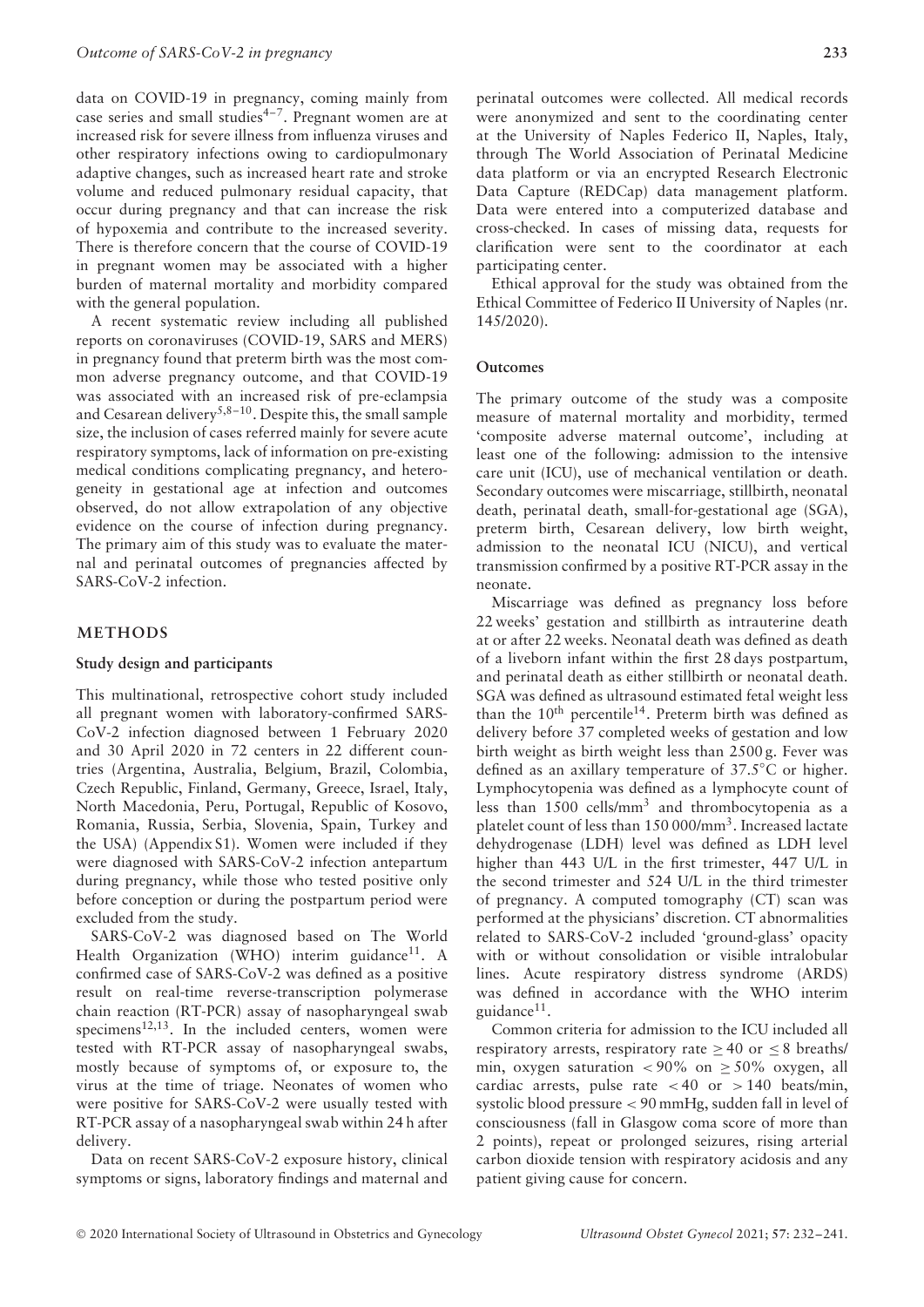Common reasons for admission to the NICU were prematurity, respiratory distress syndrome, sepsis, hypoglycemia and maternal chorioamnionitis.

Primary and secondary outcomes were evaluated in the overall cohort and separately in symptomatic and asymptomatic women. *Post-hoc* subgroup analysis according to region (European *vs* non-European countries; high-income *vs* middle-income countries) was performed for composite adverse maternal outcome, admission to the ICU, admission to the NICU and Cesarean delivery.

#### **Statistical analysis**

Statistical analysis was performed using SPSS v. 19.0 (IBM Inc., Armonk, NY, USA) and Stata version 13.1 (StataCorp., College Station, TX, USA, 2014). Continuous variables are reported as mean  $\pm$  SD, while categorical variables are reported as *n* (%). Univariate comparisons of dichotomous data were performed using the χ-square test with continuity correction. Comparisons between groups were performed using Student's *t*-test to test group means by assuming equal within-group variances for parametric data, and the Wilcoxon and Mann–Whitney *U*-tests for non-parametric data. Multivariate analysis was performed to evaluate potential predictors of composite adverse maternal outcome. The final model was fitted using a stepwise forward process and including only covariates with an adjusted *P* of *<* 0.10, with the exception of maternal age and pharmacological treatment, which were included *a priori*. The results of logistic regression analysis are reported as odds ratios (ORs) and adjusted ORs (aORs) with 95% CIs; *P <* 0.05 was considered statistically significant.

A standard diagnostic procedure was adopted to check the validity of the final models: the C statistic (area under the receiver-operating-characteristics curve).

Women were followed up from enrollment until 28 days postpartum or until the end date of the study, whichever came first. For composite adverse maternal outcome, the data of all enrolled women were analyzed. For multivariate analysis, only women with pregnancy completed by the study end date were included. Neonatal death was analyzed only for liveborn infants with 28 days of follow-up data.

#### **RESULTS**

## **Characteristics of included women**

During the study period, 388 women with a singleton pregnancy who were positive for SARS-CoV-2 on RT-PCR of a nasopharyngeal swab, from 72 centers in 22 different countries, were included in the study.

Mean gestational age at diagnosis was 30.6 ± 9.5 weeks, with 8.0% (31/388) of women being diagnosed in the first, 22.2% (86/388) in the second and 69.8% (271/388) in the third trimester of pregnancy (Table 1). The most common symptom at the time of triage was a cough  $(52.1\%)$ , followed by fever  $(44.1\%)$ 

and shortness of breath (15.5%), while 24.2% of women were asymptomatic. Chest CT was performed in 56/388 (14.4%) women, of whom 45/56 (80.4%) presented with bilateral multifocal involvement.

The most common pharmacologic therapy was hydroxychloroquine, used in 90 (23.2%) women. Antiviral drugs were used in 72 (18.6%) women, a combination of lopinavir and ritonavir being the most commonly used antiviral treatment (60/388 (15.5%)) (Table 1). There were no variations in drug use according to country.

#### **Maternal outcome**

Composite adverse maternal outcome was reported in 47/388 (12.1%) women, with 43/388 (11.1%) admitted

**Table 1** Characteristics of 388 pregnant women with SARS-CoV-2 infection

| Characteristic                       | Value          |
|--------------------------------------|----------------|
| Living in high-income country        | 337 (86.9)     |
| Living in European country           | 295 (76.0)     |
| Healthcare worker                    | 28(7.2)        |
| Smoker                               | 54 (13.9)      |
| Pre-existing chronic disease*        | 156 (40.2)     |
| Obese†                               | 28 (7.2)       |
| Gestational age at infection (weeks) | $30.6 \pm 9.5$ |
| Trimester in which diagnosis made    |                |
| First                                | 31(8.0)        |
| Second                               | 86 (22.2)      |
| Third                                | 271 (69.8)     |
| Chest CT scan                        | 56 (14.4)      |
| Bilateral CT abnormalities           | 45/56 (80.4)   |
| Maternal age (years)                 | $32.2 \pm 6.1$ |
| COVID-19 symptoms at diagnosis       |                |
| Fever                                | 171 (44.1)     |
| Cough                                | 202(52.1)      |
| Rhinorrhea                           | 29(7.5)        |
| Myalgia                              | 56 (14.4)      |
| Anosmia                              | 21(5.4)        |
| Shortness of breath                  | 60(15.5)       |
| Diarrhea                             | 16(4.1)        |
| Conjunctivitis                       | 9(2.3)         |
| Any symptom                          | 294 (75.8)     |
| Laboratory findings                  |                |
| Lymphocytopenia                      | 156 (40.2)     |
| Thrombocytopenia                     | 40(10.3)       |
| Increased LDH levels                 | 32 (8.2)       |
| Pharmacologic treatment              |                |
| No specific pharmacologic treatment  | 222(57.2)      |
| Hydroxychloroquine                   | 90 (23.2)      |
| Any antibiotic                       | 79 (20.4)      |
| Azithromycin                         | 58 (14.9)      |
| Low-molecular-weight heparin         | 87 (22.4)      |
| Antiviral drug                       |                |
| Any antiviral drug                   | 72 (18.6)      |
| Darunavir/cobicistat                 | 4(1.0)         |
| Oseltamivir                          | 2(0.5)         |
| Lopinavir/ritonavir                  | 60 $(15.5)$    |
| Darunavir/ritonavir                  | 2(0.5)         |
| Remdesivir                           | 2(0.5)         |

Data are given as  $n$  (%),  $n/N$  (%) or mean  $\pm$  SD. \*Including diabetes, hypertension or asthma. †Defined as body mass index  $\geq$  30 kg/m<sup>2</sup>. CT, computed tomography; LDH, lactate dehydrogenase.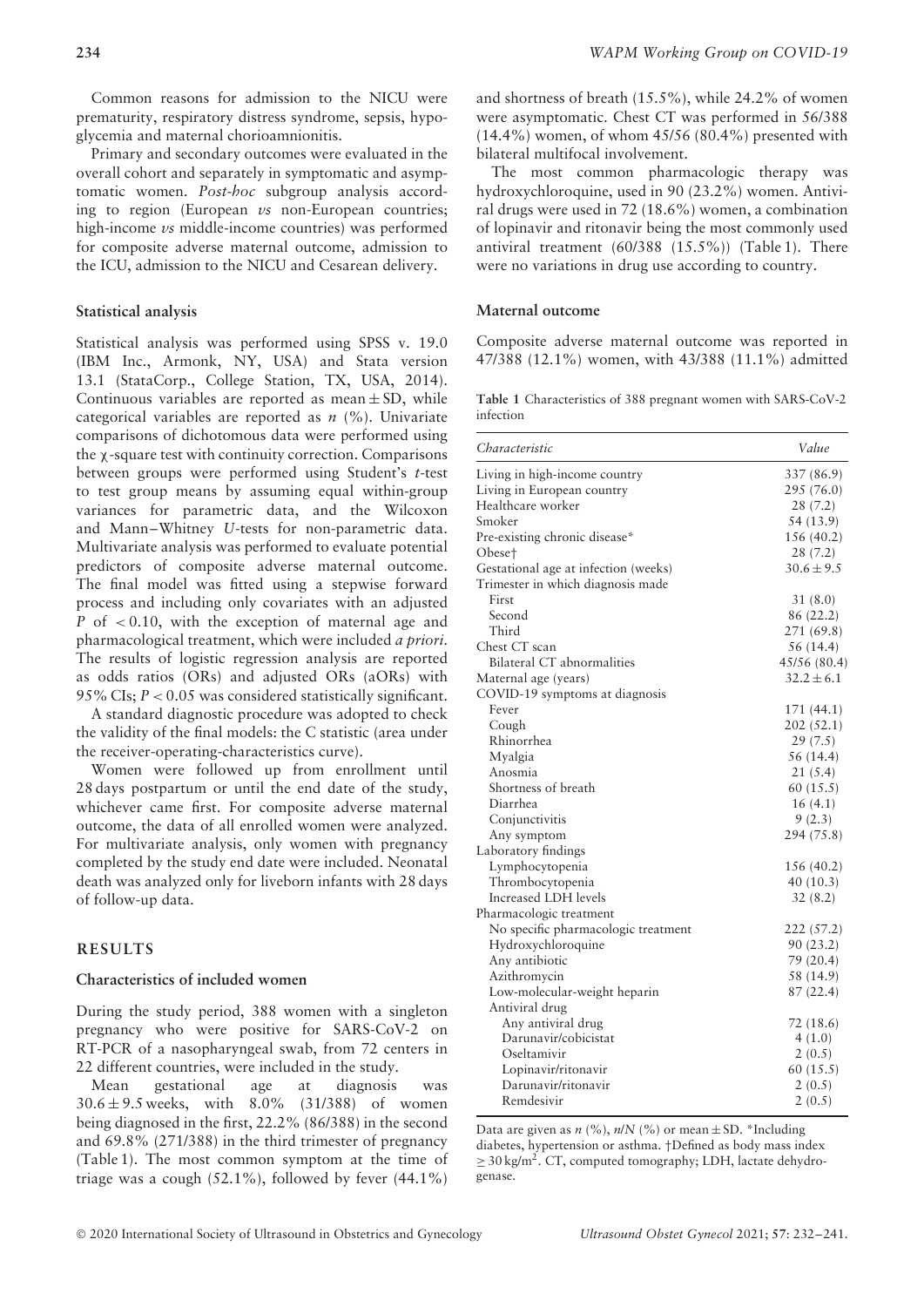to the ICU and 36/388 (9.3%) requiring mechanical ventilation. There were 3/388 cases of maternal death, accounting for a maternal mortality rate of 0.8% (Table 2). One death occurred in a 33-year-old woman with Type-II diabetes mellitus. She presented at 33 weeks' gestation with stillbirth and was febrile and unconscious. Chest radiography showed pulmonary infiltrates and atelectasis with elevated left hemidiaphragm. The woman was admitted to the ICU and intubated but died with acute kidney injury and cardiac arrest. The second death occurred in a 27-year-old woman who presented at 34 weeks with severe shortness of breath. She underwent emergency Cesarean delivery and received continuous positive airway pressure ventilation but died of respiratory failure before intubation. The third death occurred in a 31-year-old woman who presented at 38 weeks with myalgia, fatigue, sore throat and severe hypertension. She underwent emergency Cesarean delivery owing to the uncontrolled high blood pressure and developed severe pre-eclampsia. After delivery, the woman was admitted to the ICU and received extracorporeal membrane oxygenation for acute respiratory failure complicated by pneumothorax and left lung hemorrhage and died 8 days after delivery. Details of women admitted to the ICU are shown in Table S1.

#### **Perinatal outcome**

Of the 388 women included in the study, 122 (31.4%) were still pregnant at the time of data analysis. Of the other 266 women, three (1.1%) had termination of pregnancy, six (2.3%) had stillbirth, six had miscarriage (19.4% of the 31 women with first-trimester infection) and 251 (94.4%) delivered a liveborn infant (Table 2, Figure 1). The most common mode of delivery was Cesarean section, performed in 136/251 (54.2%) women. Preterm birth before 37 weeks occurred in 70/266 women (26.3%), of which 56/70 (80.0%) were indicated and 14/70 (20.0%) were spontaneous.

Of the 251 liveborn infants, 69 (27.5%) were admitted to the NICU. There were 5/251 (2.0%) cases of neonatal death, of which three were born preterm and the other two died after developing late-onset sepsis. Only one (0.4%) of the 251 liveborn neonates was found to be positive for SARS-CoV-2 on RT-PCR of nasopharyngeal swabs performed after delivery. The mother had tested positive during the third trimester of pregnancy.

In the 266 women with a completed pregnancy, the overall number of perinatal deaths was 11 (4.1%). Among these cases, 10 women had COVID-19 symptoms at presentation and one was asymptomatic.

**Table 2** Maternal and perinatal outcomes of 388 pregnancies with SARS-CoV-2 infection, overall and according to presence of symptoms at diagnosis

| Outcome                             | Total sample $(n = 388)$<br>Symptomatic $(n = 294)$ |                               | Asymptomatic $(n = 94)$    | $\mathbf{P}$ |
|-------------------------------------|-----------------------------------------------------|-------------------------------|----------------------------|--------------|
| Maternal outcome                    |                                                     |                               |                            |              |
| Composite adverse maternal outcome* | $47(12.1(9.2 - 15.7))$                              | $45(15.3(11.6-19.9))$         | $2(2.1(0.6 - 7.4))$        | 0.001        |
| Admission to ICU                    | 43 $(11.1 (8.3 - 14.6))$                            | $42(14.3(10.8-18.8))$         | $1(1.1(0.2-5.8))$          | < 0.001      |
| Any type of mechanical ventilation  | $36(9.3(6.8-12.6))$                                 | $35(11.9(8.7-16.1))$          | $1(1.1(0.2-5.8))$          | 0.002        |
| Intubation                          | $25(6.4(4.4-9.3))$                                  | $25(8.5(5.8-12.3))$           | $0(0.0(0.0-3.9))$          | 0.003        |
| <b>ARDS</b>                         | $7(1.8(0.9-3.7))$                                   | $7(2.4(1.2-4.8))$             | $0(0.0(0.0-3.9))$          | 0.13         |
| <b>ECMO</b>                         | $2(0.5(0.1-1.9))$                                   | $2(0.7(0.2-2.5))$             | $0(0.0(0.0-3.9))$          | 0.4          |
| Maternal death                      | $3(0.8(0.3-2.2))$                                   | $3(1.0(0.4-3.0))$             | $0(0.0(0.0-3.9))$          | 0.3          |
| Ongoing pregnancy                   | $122(31.4(27.0-36.2))$                              | $105(35.7(30.5-41.3))$        | $17(18.1(11.6-27.1))$      | 0.001        |
| Completed pregnancy                 | $266(68.6(63.8-73.0))$                              | $189(64.3(58.7-69.6))$        | $77(81.9(72.9 - 88.4))$    | 0.001        |
| Perinatal outcome                   |                                                     |                               |                            |              |
| Completed pregnancies               |                                                     |                               |                            |              |
| Termination of pregnancy            | $3/266$ (1.1 (0.4–3.3))                             | $2/189$ (1.1 (0.3-3.8))       | $1/77$ $(1.3 (0.2 - 7.0))$ | 0.9          |
| Miscarriage <sup>+</sup>            | $6/31$ (19.4 (9.2 – 36.3))                          | $5/23$ $(21.7 (9.7 - 41.9))$  | $1/8$ (12.5 (2.2-47.1))    | 0.7          |
| Stillbirth                          | $6/266$ $(2.3$ $(1.0-4.8))$                         | $5/189$ (2.6 (1.1-6.1))       | $1/77$ $(1.3 (0.2 - 7.0))$ | 0.8          |
| Perinatal death                     | $11/266$ (4.1 (2.3–7.3))                            | $10/189$ (5.3 (2.9–9.5))      | $1/77$ $(1.3 (0.2 - 7.0))$ | 0.14         |
| SGA                                 | $10/266$ (3.8 (2.1–6.8))                            | $9/189$ (4.8 (2.5 - 8.8))     | $1/77$ $(1.3 (0.2 - 7.0))$ | 0.2          |
| Preterm birth                       | $70/266$ (26.3 (21.4-31.9))                         | $60/189$ (31.7 (25.5 – 38.7)) | $10/77(13.0(7.2-22.3))$    | 0.002        |
| Liveborn infant                     | 251/266 (94.4 (90.9-96.6))                          | 177/189 (93.7 (89.2–96.3))    | 74/77 (96.1 (89.2–98.7))   | 0.8          |
| Pregnancies with liveborn infant    |                                                     |                               |                            |              |
| Possible vertical transmission      | $1/251(0.4(0.1-2.2))$                               | $1/177(0.6(0.1-3.1))$         | $0/74$ (0.0 (0.0-4.9))     | 0.5          |
| Neonatal death‡                     | $5/251$ (2.0 (0.9–4.6))                             | $5/177$ $(2.8$ $(1.2-6.4))$   | $0/74$ (0.0 (0.0-4.9))     | 0.14         |
| Admission to NICU                   | $69/251$ (27.5 (22.3 – 33.3))                       | $50/177$ (28.2 (22.1-35.3))   | $19/74$ (25.7 (17.1-36.7)) | 0.7          |
| Breastfeeding                       | $101/251$ (40.2 (34.4–46.4))                        | 73/177 (41.2 (34.3–48.6))     | 28/74 (37.8 (27.7-49.3))   | 0.2          |
| Skin-to-skin postnatal procedure    | $69/251$ (27.5 (22.3 – 33.3))                       | $51/177$ (28.8 (22.6-35.9))   | $18/74$ (24.3 (16.0-35.2)) | 0.3          |
| Low birth weight                    | $52/251$ (20.7 (16.2-26.2))                         | $43/177$ (24.3 (18.6-31.1))   | $9/74$ (12.2 (6.5 – 21.5)) | 0.022        |
| Cesarean delivery                   | 136/251 (54.2 (48.0–60.2))                          | $100/177$ (56.5 (49.1–63.6))  | $36/74$ (48.6 (37.6–59.8)) | 0.5          |
| Gestational age at delivery (weeks) | $37.2 \pm 3.9$                                      | $36.6 \pm 4.3$                | $38.6 \pm 2.2$             | < 0.001      |
| Birth weight (g)                    | $2919 \pm 772$                                      | $2821 \pm 846$                | $3149 \pm 496$             | 0.004        |

Data are given as *n* (% (95% CI)), *n*/*N* (% (95% CI)) or mean  $\pm$  SD. \*Defined as at least one of the following: admission to intensive care unit (ICU), use of mechanical ventilation or maternal death. †Including only women with first-trimester infection. ‡Including only liveborn infants with 28 days' follow-up. ARDS, acute respiratory distress syndrome; ECMO, extracorporeal membrane oxygenation; NICU; neonatal intensive care unit; SGA, small-for-gestational age.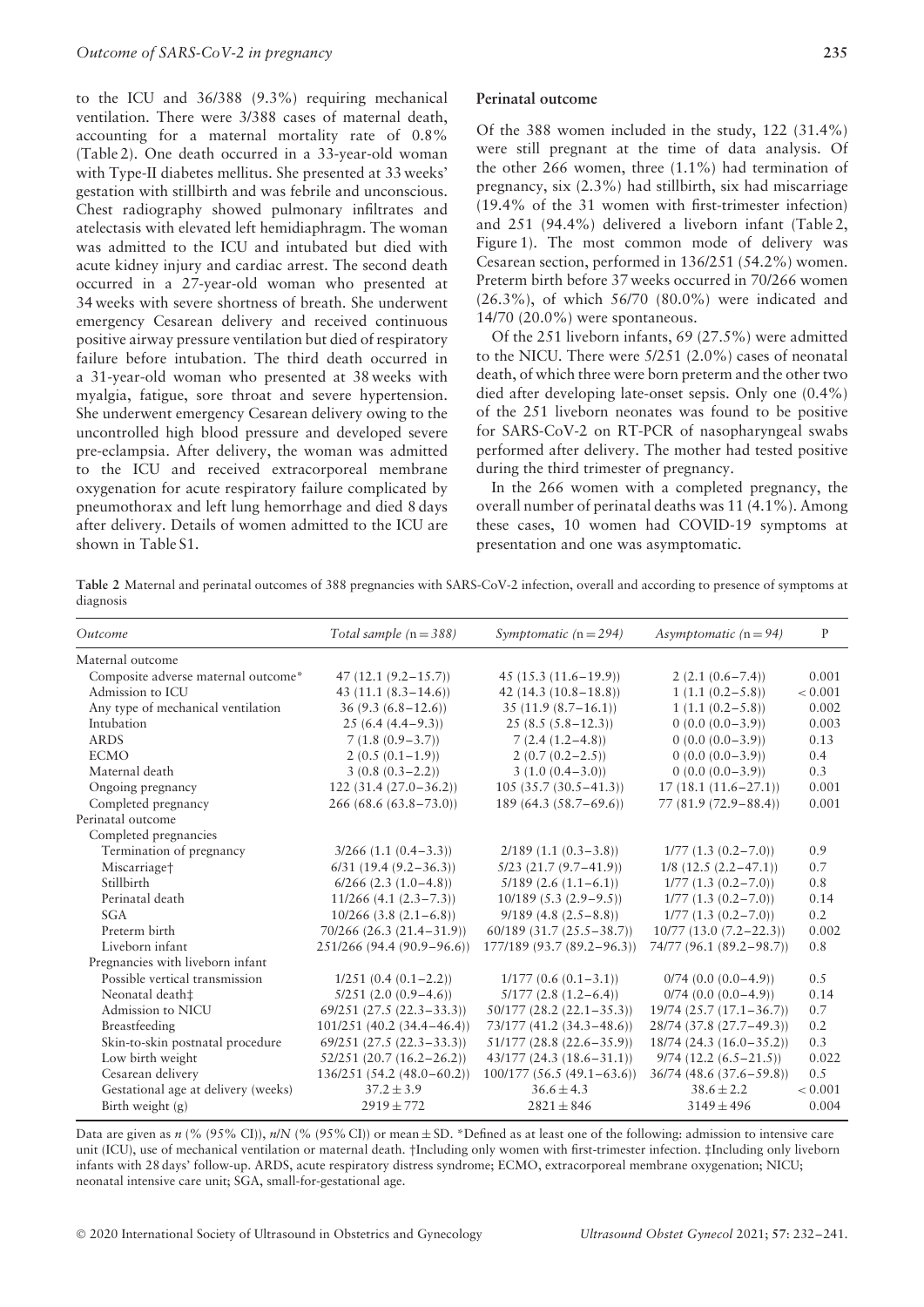

**Figure 1** Flowchart summarizing pregnancy outcome of women

with SARS-CoV-2 infection.

## **Predictors of primary outcome**

On multivariable analysis restricted to the 266 women with a completed pregnancy (Table 3), the only independent predictors of composite adverse maternal outcome were the presence of any COVID-19 symptoms at presentation *vs* no symptoms (aOR 5.11 (95% CI, 1.11–23.6)), shortness of breath at presentation (aOR 3.68 (95% CI, 1.58–8.58)) and increased levels of LDH (aOR 4.13 (95% CI, 1.54–11.1)).

#### *Post-hoc* **analysis**

*Post-hoc* subgroup analysis according to region showed no statistically significant differences in the rate of composite adverse maternal outcome (Table S2).

## **DISCUSSION**

#### **Main findings**

This multicenter study, including 388 pregnant women from 72 different centers, aimed at evaluating the maternal

**Table 3** Regression analysis of potential predictors of composite adverse maternal outcome (CAMO) in 266 pregnancies with SARS-CoV-2 infection that were completed by study end date

| Variable                               | No CAMO<br>$(n = 227)$ | CAMO<br>$(n=39)$ | Crude OR<br>$(95\% \text{ CI})$ | Adjusted OR<br>$(95\% \text{ CI})$ * | Adjusted $P^*$ |
|----------------------------------------|------------------------|------------------|---------------------------------|--------------------------------------|----------------|
| Living in high-income country          | 199 (87.7)             | 34 (87.2)        | $0.96(0.35 - 2.65)$ ±           |                                      |                |
| Living in European country             | 180 (79.3)             | 30 (76.9)        | $0.87(0.39 - 1.96)$             |                                      |                |
| Healthcare worker                      | 18 (7.9)               | 1(2.6)           | $0.31(0.04 - 2.36)$             |                                      |                |
| Smoker                                 | 33(14.5)               | 2(5.1)           | $0.32(0.07 - 1.38)$             |                                      |                |
| Pre-existing chronic disease†          | 99 (43.6)              | 12(30.8)         | $0.57(0.28 - 1.19)$             |                                      |                |
| Obese                                  | 23(10.1)               | 1(2.6)           | $0.23(0.03-1.78)$               |                                      |                |
| Gestational age at infection (weeks)   | $34.6 \pm 7.5$         | $32.1 \pm 5.8$   | $0.96(0.92 - 1.00)$             |                                      |                |
| Trimester in which diagnosis made      |                        |                  |                                 |                                      |                |
| First                                  | 10(4.4)                | 0(0.0)           |                                 |                                      |                |
| Second                                 | 22(9.7)                | 9(23.1)          | $2.80(1.18 - 6.64)$             |                                      |                |
| Third                                  | 195(85.9)              | 30(76.9)         | $0.55(0.24 - 1.26)$             |                                      |                |
| Maternal age (years)                   | $32.6 \pm 6.2$         | $31.5 \pm 6.6$   | $0.97(0.92 - 1.03)$             | $0.95(0.89 - 1.01)$                  | 0.10           |
| COVID-19 symptoms at diagnosis         |                        |                  |                                 |                                      |                |
| Fever                                  | 94 (41.4)              | 23(59.0)         | $2.03(1.02 - 4.06)$             |                                      |                |
| Cough                                  | 103(45.4)              | 23(59.0)         | $1.73(0.87 - 3.45)$             |                                      |                |
| Rhinorrhea                             | 15(6.6)                | 0(0.0)           |                                 |                                      |                |
| Myalgia                                | 30(13.2)               | 5(12.8)          | $0.97(0.35 - 2.66)$             |                                      |                |
| Anosmia                                | 12(5.3)                | 1(2.6)           | $0.47(0.06 - 3.73)$             |                                      |                |
| Shortness of breath                    | 25(11.0)               | 17(43.6)         | $6.24(2.93-13.3)$               | $3.68(1.58 - 8.58)$                  | 0.003          |
| Diarrhea                               | 6(2.6)                 | 1(2.6)           | $0.97(0.11 - 8.28)$             |                                      |                |
| Conjunctivitis                         | 3(1.3)                 | 0(0.0)           |                                 |                                      |                |
| Any symptom                            | 152(67.0)              | 37(94.9)         | $9.13(2.14 - 38.9)$             | $5.11(1.11 - 23.6)$                  | 0.037          |
| Laboratory findings                    |                        |                  |                                 |                                      |                |
| Lymphocytopenia                        | 86 (37.9)              | 26 (66.7)        | $3.28(1.60 - 6.72)$             | $2.26(0.99 - 5.16)$                  | 0.053          |
| Thrombocytopenia                       | 20(8.8)                | 9(23.1)          | $3.10(1.29 - 7.44)$             |                                      |                |
| Increased lactate dehydrogenase levels | 16(7.0)                | 12(30.8)         | $5.86(2.51 - 13.7)$             | $4.13(1.54 - 11.1)$                  | 0.005          |
| Pharmacologic treatment                |                        |                  |                                 |                                      |                |
| No specific pharmacologic treatment    | 131 (57.7)             | 14 (35.9)        | $0.41(0.20 - 0.83)$             | $0.58(0.26 - 1.29)$                  | 0.18           |
| Hydroxychloroquine                     | 49(21.6)               | 14(35.9)         | $2.03(0.98 - 4.21)$             |                                      |                |
| Any antibiotic                         | 48(21.1)               | 10(25.6)         | $1.29(0.59 - 2.82)$             |                                      |                |
| Azithromycin                           | 41(18.1)               | 4(10.3)          | $0.52(0.17 - 1.54)$             |                                      |                |
| Low-molecular-weight heparin           | 44 (19.4)              | 17(43.6)         | $3.21(1.57 - 6.56)$             |                                      |                |
| Antiviral drug                         |                        |                  |                                 |                                      |                |
| Any antiviral drug                     | 38 (16.7)              | 13(33.3)         | $2.49(1.17 - 5.27)$             |                                      |                |
| Lopinavir/ritonavir                    | 32(14.1)               | 11(28.2)         | $2.39(1.08 - 5.28)$             |                                      |                |

Data are given as *n* (%) or mean  $\pm$  SD. CAMO was defined as at least one of the following: maternal death, admission to intensive care unit or requiring maternal mechanical ventilation. **\***Logistic regression model including 266 observations, with area under the receiver-operatingcharacteristics curve of 0.81; with the exception of maternal age and any pharmacological treatment, which were included *a priori*, variables that were not significant at the 0.1 level in final model were not included to reduce overfitting. †Including diabetes, hypertension or asthma. ‡Reference group: living in middle-income country. OR, odds ratio.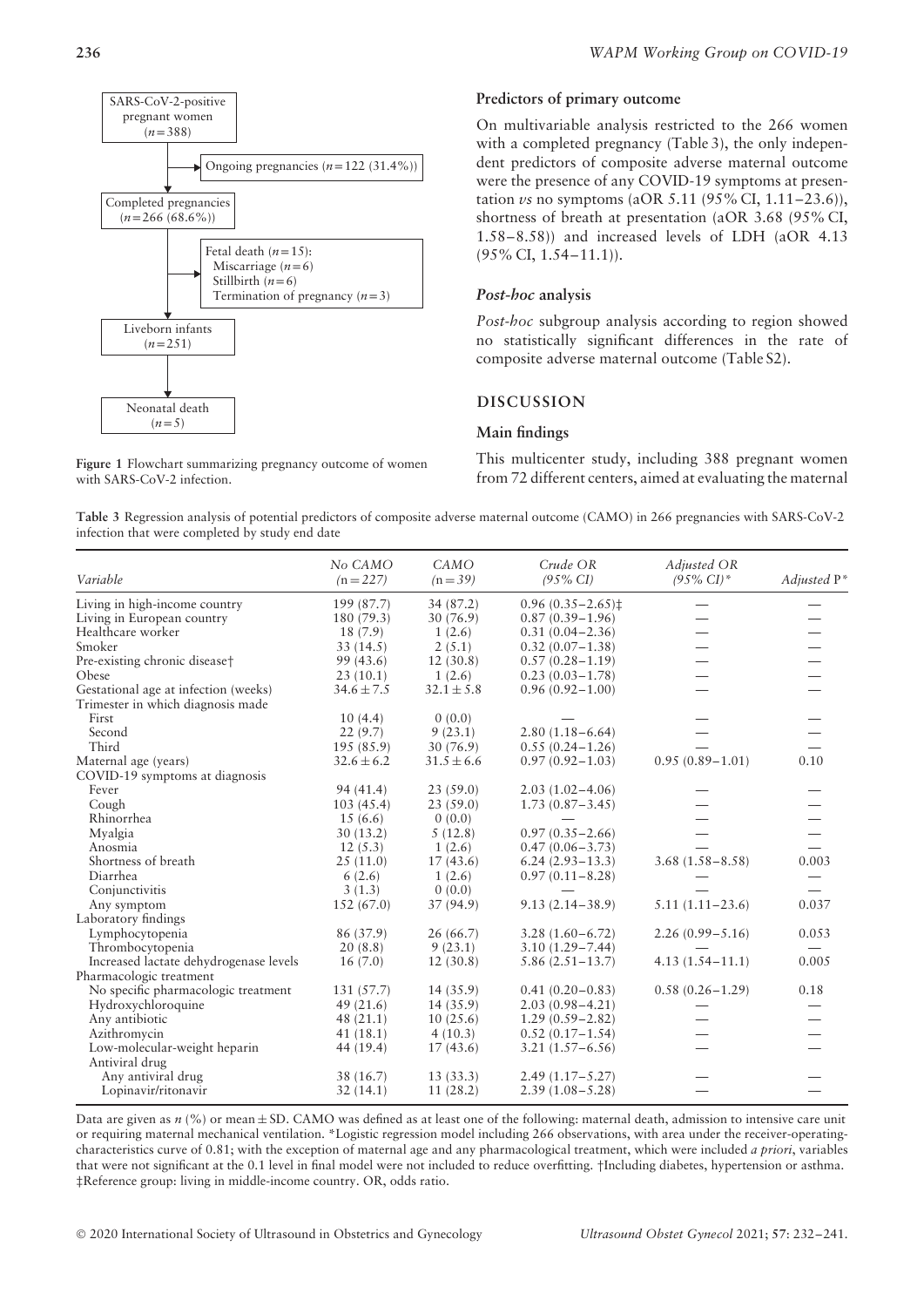and perinatal outcomes of pregnancies with confirmed SARS-CoV-2. The study showed that, in pregnancies complicated by SARS-CoV-2 infection, the risk of maternal mortality was 0.8%, but about 11% of women required admission to the ICU. Pregnancies affected by SARS-CoV-2 infection were also complicated by preterm birth in 26.3% and perinatal death in 4.1% of cases. The risk of vertical transmission was negligible, with only one neonate confirmed to be positive for SARS-CoV-2 after delivery. Multivariate analysis showed that the only independent predictors of composite maternal mortality and morbidity were the presence of COVID-19 symptoms at presentation, shortness of breath at presentation and increased levels of LDH.

## **Strengths and limitations**

To the best of our knowledge, this study presents data from one of the largest cohorts of women with SARS-CoV-2 infection during pregnancy published so  $far^5$ . The enrollment of only women with laboratory-confirmed SARS-CoV-2 infection, the large sample, the inclusion of both university hospitals and community hospitals from different countries and the multitude of outcomes explored, represent the major strengths of the study. Moreover, no patients were lost to follow-up and no data were missing for the primary outcome.

The major limitation of the study is the inclusion of only high- and middle-income countries. Therefore, data from this study may not be applicable to low-income countries, in which maternal and perinatal outcomes may be even worse. Data on maternal therapy were limited by the non-randomized approach and we also acknowledge potential heterogeneity in management, since a very large number of centers participated in this study. Our population was derived mostly from women referred for suspected COVID-19, owing to symptoms or exposure, and subsequently tested with RT-PCR of nasopharyngeal swabs. Therefore, the percentage of asymptomatic women in our cohort was low. Maternal and perinatal outcomes may be better in a cohort of women who received universal screening for SARS-CoV-2 infection, in which the rate of asymptomatic women can be as high as 88%15. We may not have included all infected women referred to our centers. Indeed, asymptomatic women with COVID-19 undiagnosed early in pregnancy who then tested negative later in pregnancy may not have been included. Lack of a control group of pregnant women without COVID-19 makes it difficult to evaluate the increased risk of adverse maternal and perinatal outcomes in women with COVID-19. Data on treatment side-effects and indication for Cesarean delivery were not collected. Therefore, it was not possible to evaluate whether the high rate of Cesarean delivery was related indirectly to COVID-19, for example because of fear of vertical transmission during vaginal delivery or providers' fear of standing near a COVID-19-positive woman for many hours during labor and delivery. The multicenter study design meant that there may have been differences in the criteria for maternal

ICU admission. Another major limitation was the use of a composite score of maternal mortality and morbidity as the primary outcome. This choice was due to the fact that each individual component of the primary outcome had a low prevalence in our study population, thus analyzing each outcome separately would have significantly reduced the power of the analysis and therefore the robustness of the results. This also meant that we could not perform meaningful subgroup analysis in view of the very low prevalence of each component of the primary outcome in the study population. The very large number of centers participating in this study made it difficult to ascertain whether each investigator retrieved information for each outcome independently or by record linkage.

#### **Implications for clinical practice and research**

Since December 2019, the outbreak of COVID-19 has become a major epidemic worldwide<sup>3</sup>. Patients infected with SARS-CoV-2 may either be asymptomatic or experience mild to severe symptoms, including pneumonia, respiratory failure and death $16-18$ . Physiologic maternal adaptations to pregnancy may predispose pregnant women to a more severe course of viral pneumonia, with a higher risk of maternal mortality and morbidity, as reported for influenza or varicella infection<sup>19</sup>. Therefore, prevention and control of COVID-19 among pregnant women have become major concerns for obstetricians. In the last few months, several recommendations have been published<sup>4,20,21</sup>, but evidence is limited<sup>22</sup> and based mostly on case series<sup>23–26</sup> and expert opinion<sup>4,20,21,27–30</sup>. Data published so  $far^{5,31,32}$  have shown that COVID-19 in pregnant women is associated with a relatively high rate of preterm birth and Cesarean delivery, but have provided no evidence of vertical transmission $4,5,17,33$ .

In the present cohort, the maternal mortality rate was low. We report the death of three symptomatic pregnant women. Very few cases of maternal death related to COVID-19 have been reported so  $far^{17}$ . Evidence from non-pregnant populations shows that, among critically ill patients with laboratory-confirmed COVID-19 admitted to the ICU, mortality is about  $25\%^{33,34}$ . In our cohort, the rate of maternal death was 0.8% with an 11% rate of admission to the ICU. Conversely, the 1918 Spanish flu had a mortality rate of 3% in the general population and 37% among pregnant women<sup>35,36</sup>, and in 2003, pregnant women with SARS-CoV-1 infection were reported to have a mortality rate of  $25\%$ <sup>4</sup>.

Our cohort included one case of suspected vertical transmission in a neonate that tested positive on a RT-PCR test of a nasopharyngeal swab soon after birth. The neonate was asymptomatic and had a negative RT-PCR test at 14 days of age. Unfortunately, amniotic fluid was not tested and specimens from the placenta were not obtained, thus making it unclear whether infection occurred *in utero* (antenatal vertical transmission) or immediately before or after birth (perinatal vertical transmission). Dong *et al.*<sup>37</sup> reported a case of a primiparous woman positive for SARS-CoV-2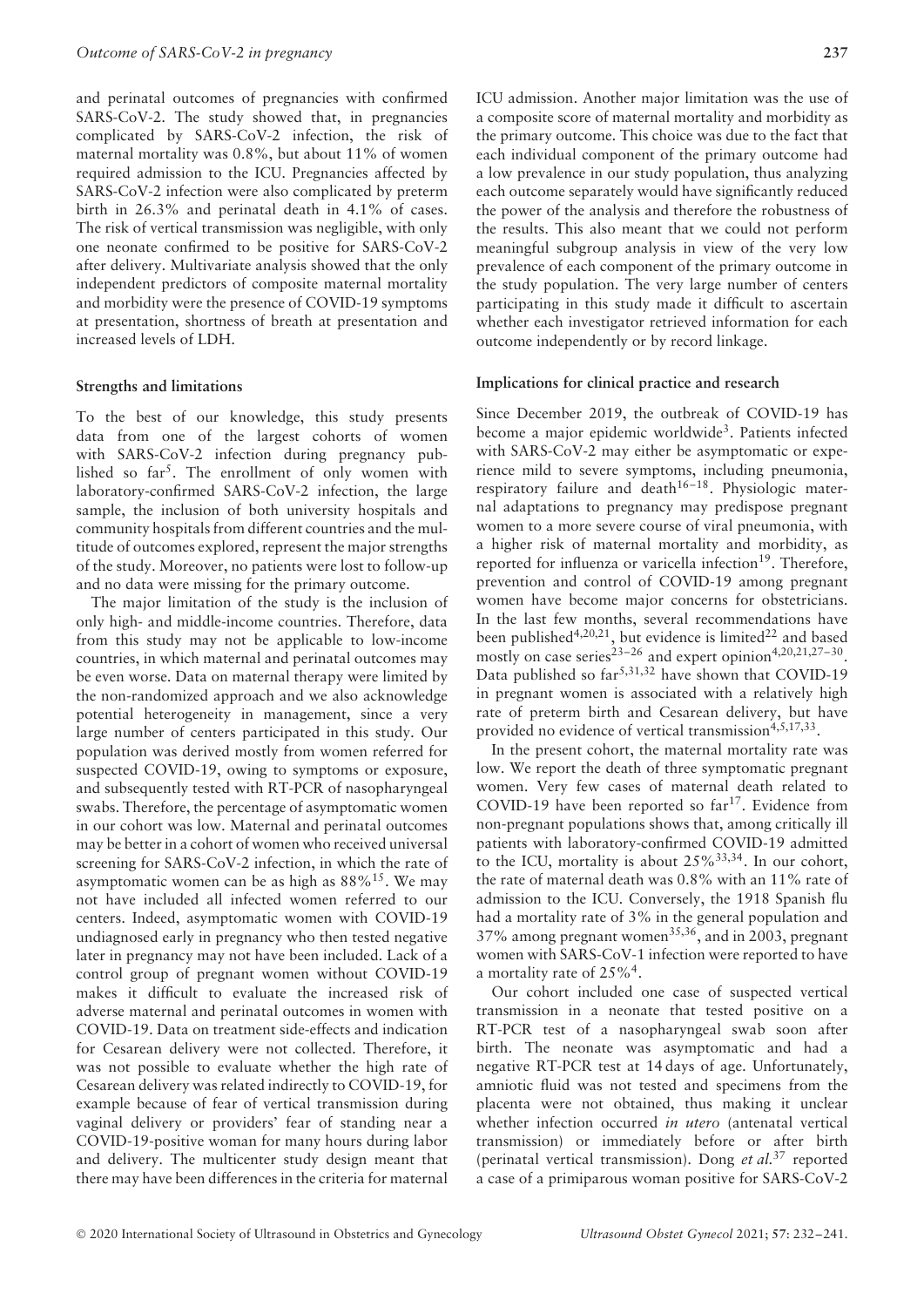on RT-PCR of a nasopharyngeal swab, who delivered by Cesarean section in a negative-pressure isolation room. Results from five RT-PCR tests of nasopharyngeal swabs in the neonate taken from 2h to 16 days of age were negative, but the infant had elevated antibody levels and abnormal cytokine test results 2 h after birth. The elevated immunoglobulin M (IgM) antibody level may suggest that the neonate was infected *in utero*, given that IgM antibodies are not transferred to the fetus via the placenta<sup>38</sup>. However, no positive RT-PCR test results were obtained in infant specimens, so there was no virologic evidence for congenital infection in this case to support the serologic suggestion of *in-utero* transmission<sup>39</sup>. Notably, IgM may also reach the fetal circulation in cases of placental inflammation<sup>40</sup>. Moreover, sensitivity and specificity of IgM tests vary according to disease, but are usually less reliable than molecular diagnostic tests based on nucleic acid amplification and detection $41$ . Indeed, congenital infections are usually not diagnosed based on the detection of IgM because IgM assays can be prone to false-positive and false-negative results, along with cross-reactivity and testing challenges<sup>40,41</sup>. Another case of potential perinatal vertical transmission occurring during vaginal delivery in a pregnant women with rectal and stool maternal swabs that tested positive for SARS-CoV-2 has been reported recently by Carosso *et al.*33. The authors concluded that SARS-CoV-2 can enter the neonatal nasopharynx and potentially trigger neonatal infection<sup>33,42</sup>.

Different therapies have been proposed for the treatment of COVID-19. Agents used previously to treat SARS and MERS are potential candidates for treating SARS-CoV-2, but meta-analysis of SARS and MERS therapies found no clear benefit of any specific regimen $43-45$ . Published clinical experiences have shown that hydroxychloroquine, azithromycin and antiviral drugs, including Kaletra (lopinavir/ritonavir), darunavir/cobicistat or other antiretrovirals, Arbidol (umifenovir), remdesivir or favipiravir are the most promising drugs for the treatment of COVID-1943,46. In the present study, 42.8% (166/388) of women received a pharmacologic treatment, such as hydroxychloroquine, azithromycin, antiviral drug or low-molecular-weight heparin. The very small number of events, inclusion of a heterogeneous population of pregnant women and lack of a randomized study design did not allow us to ascertain any evidence on the effectiveness of pharmacologic therapy in our cohort. In the absence of proven therapy, currently, the care of patients with SARS-CoV-2 infection should be based mostly on supportive care, but further evidence is needed before drawing any robust conclusions<sup>47</sup>.

# **Conclusions**

In conclusion, SARS-CoV-2 infection in pregnant women is associated with a 0.8% rate of maternal mortality, but an 11.1% rate of admission to the ICU. The risk of vertical transmission seems to be negligible.

# **The WAPM (World Association of Perinatal Medicine) Working Group on COVID-19**

Gabriele Saccone<sup>1</sup>, Cihat Sen<sup>2</sup>, Daniele Di Mascio<sup>3</sup>, Alberto Galindo<sup>4</sup>, Amos Grünebaum<sup>5</sup>, Jun Yoshimatsu<sup>6</sup>, Milan Stanojevic<sup>7</sup>, Asim Kurjak<sup>7</sup>, Frank Chervenak<sup>5</sup>, María José Rodríguez Suárez<sup>8</sup>, Zita Maria Gambacorti-Passerini<sup>9</sup>, María de los Angeles Anaya Baz<sup>9,10</sup>, Esther Vanessa Aguilar Galán<sup>9,10</sup>, Yolanda Cuñarro López<sup>11</sup>, Juan Antonio De León Luis<sup>11</sup>, Ignacio Cueto Hernández<sup>11</sup>, Ignacio Herraiz<sup>4</sup>, Cecilia Villalain<sup>4</sup>, Roberta Venturella<sup>12</sup>, Giuseppe Rizzo<sup>13,14</sup>, Ilenia Mappa<sup>13</sup>, Giovanni Gerosolima<sup>15</sup>, Lars Hellmeyer<sup>16</sup>, Josefine Königbauer<sup>16</sup>, Giada Ameli<sup>16</sup>, Tiziana Frusca<sup>17</sup>, Nicola Volpe<sup>17</sup>, Giovanni Battista Luca Schera<sup>17</sup>, Stefania Fieni<sup>17</sup>, Eutalia Esposito<sup>18</sup>, Giuliana Simonazzi<sup>19</sup>, Gaetana Di Donna<sup>19</sup>, Aly Youssef<sup>19</sup>, Anna Nunzia Della Gatta19, Mariano Catello Di Donna<sup>20</sup>, Vito Chiantera<sup>20</sup>, Natalina Buono<sup>20</sup>, Giulio Sozzi<sup>20</sup>, Pantaleo Greco<sup>21</sup>, Danila Morano<sup>21</sup>, Beatrice Bianchi<sup>21</sup>, Maria Giulia Lombana Marino<sup>21</sup>, Federica Laraud<sup>22</sup>, Arianna Ramone<sup>22</sup>, Angelo Cagnacci<sup>22</sup>, Fabio Barra<sup>22</sup>, Claudio Gustavino<sup>22</sup>, Simone Ferrero<sup>22</sup>, Fabio Ghezzi<sup>23</sup>, Antonella Cromi<sup>23</sup>, Antonio Simone Laganà<sup>23</sup>, Valentina Laurita Longo<sup>24,25,26</sup>, Francesca Stollagli<sup>25</sup>, Angelo Sirico<sup>24</sup>, Antonio Lanzone<sup>24,25</sup>, Lorenza Driul<sup>27</sup>, Fabiana Cecchini<sup>27</sup>, Serena Xodo<sup>27</sup>, Brian Rodriguez<sup>28</sup>, Felipe Mercado-Olivares<sup>28</sup>, Deena Elkafrawi<sup>28</sup>, Giovanni Sisti<sup>28</sup>, Rosanna Esposito<sup>1</sup>, Antonio Coviello<sup>1</sup>, Marco Cerbone<sup>1</sup>, Maddalena Morlando<sup>29</sup>, Antonio Schiattarella<sup>29</sup>, Nicola Colacurci<sup>29</sup>, Pasquale De Franciscis<sup>29</sup>, Ilaria Cataneo<sup>30</sup>, Marinella Lenzi<sup>30</sup>, Fabrizio Sandri<sup>30</sup>, Riccardo Buscemi<sup>31</sup>, Giorgia Gattei<sup>31</sup>, Francesca della Sala<sup>31</sup>, Eleonora Valori<sup>31,32</sup>, Maria Cristina Rovellotti<sup>31</sup>, Elisa Done<sup>33</sup>, Gilles Faron<sup>33</sup>, Leonardo Gucciardo<sup>33</sup>, Valentina Esposito<sup>34</sup>, Flaminia Vena<sup>3</sup>, Antonella Giancotti<sup>3</sup>, Roberto Brunelli<sup>3</sup>, Ludovico Muzii<sup>3</sup>, Luigi Nappi<sup>35</sup>, Felice Sorrentino<sup>35</sup>, Marco Liberati<sup>36</sup>, Danilo Buca<sup>36</sup>, Martina Leombroni<sup>36</sup>, Francesca Di Sebastiano<sup>36</sup>, Massimo Franchi<sup>37</sup>, Quintino Cesare Ianniciello<sup>37</sup>, Simone Garzon<sup>37</sup>, Giuliano Petriglia<sup>38</sup>, Leonardo Borrello<sup>38</sup>, Albaro Josè Nieto-Calvache<sup>39,40</sup>, Juan Manuel Burgos-Luna<sup>39,40</sup>, Caroline Kadji<sup>41</sup>, Andrew Carlin<sup>41</sup>, Elisa Bevilacqua<sup>41</sup>, Marina Moucho<sup>42</sup>, Pedro Viana Pinto<sup>42</sup>, Rita Figueiredo<sup>42</sup>, José Morales Roselló<sup>43</sup>, Gabriela Loscalzo<sup>43</sup>, Alicia Martinez-Varea<sup>43</sup>, Vincente Diago<sup>43</sup>, Jesus S. Jimenez Lopez<sup>44</sup>, Yeliz Aykanat<sup>45</sup>, Stefano Cosma<sup>46</sup>, Andrea Carosso<sup>46</sup>, Chiara Benedetto<sup>46</sup>, Amanda Bermejo<sup>47</sup>, Otto Henrique May Feuerschuette<sup>48</sup>, Ozlem Uyaniklar<sup>49</sup>, Sakine Rahimli Ocakouglu<sup>49</sup>, Zeliha Atak<sup>49</sup>, Reyhan Gündüz<sup>50</sup>, Esra Tustas Haberal<sup>51</sup>, Bernd Froessler<sup>52</sup>, Anupam Parange<sup>52</sup>, Peter Palm<sup>52</sup>, Igor Samardjiski<sup>53</sup>, Chiara Taccaliti<sup>54</sup>, Erhan Okuyan<sup>55</sup>, George Daskalakis<sup>56</sup>, Renato Augusto Moreira de Sa<sup>57</sup> Alejandro Pittaro<sup>58</sup>, Maria Luisa Gonzalez-Duran<sup>59</sup>, Ana Concheiro Guisan<sup>59</sup>, Şerife Özlem Genç<sup>60</sup>, Blanka Zlatohlávková<sup>61</sup>, Anna Luengo Piqueras<sup>62</sup>, Dolores Esteban Oliva<sup>62</sup>, Aylin Pelin Cil<sup>63</sup>, Olus Api<sup>63</sup>, Panos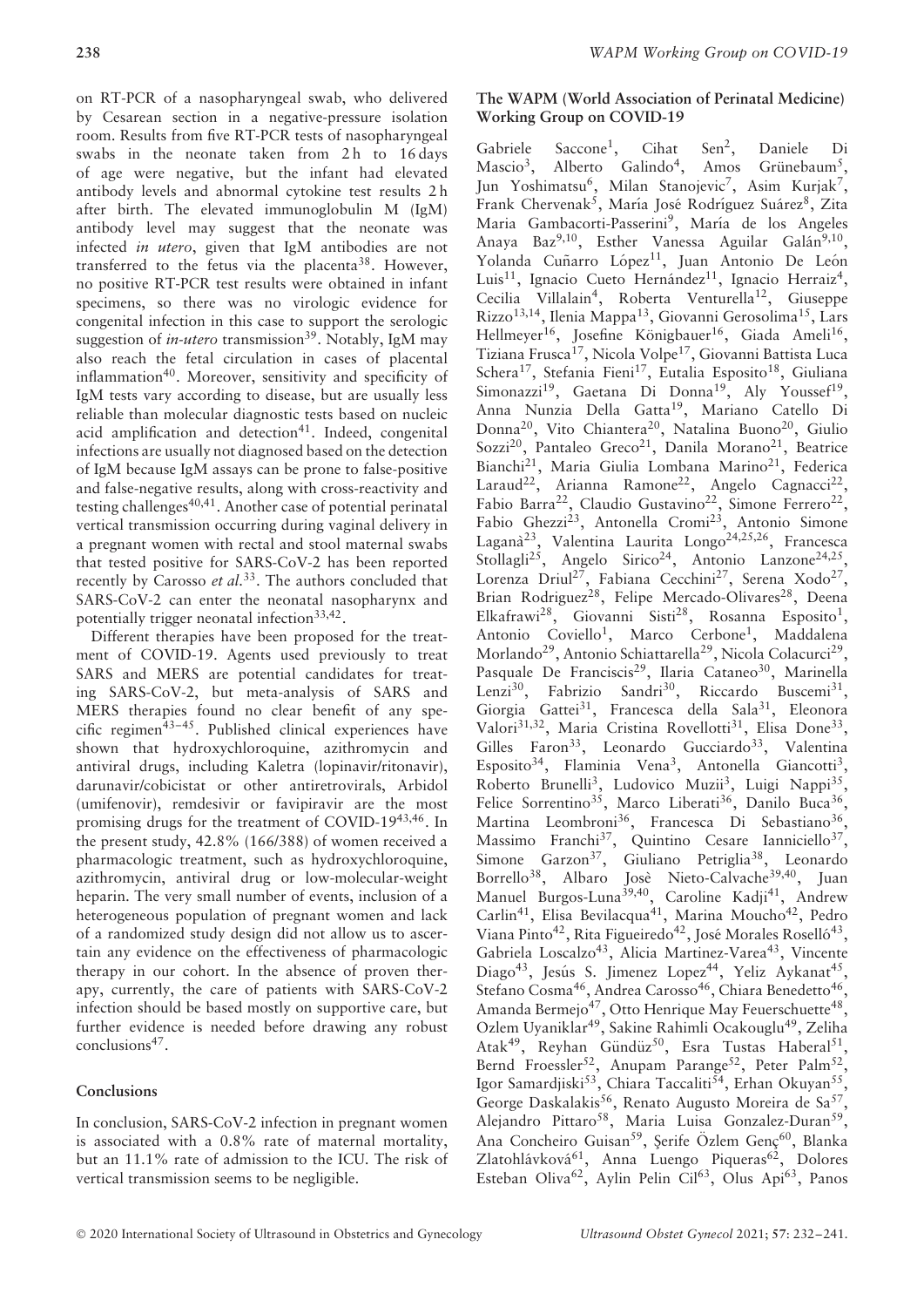Antsaklis<sup>56</sup>, Liana Ples<sup>64</sup>, Ioannis Kyvernitakis<sup>65</sup>, Holger Maul<sup>65</sup>, Marcel Malan<sup>65</sup>, Albert Lila<sup>66</sup>, Roberta Granese<sup>67</sup>, Alfredo Ercoli<sup>67</sup>, Giuseppe Zoccali<sup>67</sup>, Andrea Villasco<sup>68</sup>, Nicoletta Biglia<sup>68</sup>, Ciuhodaru Madalina<sup>69</sup>, Elena Costa<sup>70</sup>, Caroline Daelemans<sup>70</sup>, Axelle Pintiaux<sup>70</sup>, Elisa Cueto<sup>71</sup>, Eran Hadar<sup>72</sup>, Sarah Dollinger<sup>72</sup>, Noa A. Brzezinski-Sinai<sup>72</sup>, Erasmo Huertas<sup>73</sup>, Pedro Arango<sup>73</sup>, Amadeo Sanchez<sup>73</sup>, Javier Alfonso Schvartzman<sup>74</sup>, Liviu Cojocaru<sup>75</sup>, Sifa Turan<sup>75</sup>, Ozhan Turan<sup>75</sup>, Maria Carmela Di Dedda<sup>76</sup>, Rebeca Garrote Molpeceres<sup>77</sup>, Snezana Zdjelar<sup>78</sup>, Tanja Premru-Srsen<sup>79</sup>, Lilijana Kornhauser-Cerar<sup>79</sup>, Mirjam Druškovič<sup>79</sup>, Valentina De Robertis<sup>80</sup>, Vedran Stefanovic<sup>81</sup>, Irmeli Nupponen<sup>81</sup>, Kaisa Nelskylä $^{81}$ , Zulfiya Khodjaeva $^{82}$ , Ksenia A. Gorina<sup>82</sup>, Gennady T. Sukhikh<sup>82</sup>, Giuseppe Maria Maruotti<sup>1</sup>, Silvia Visentin<sup>83</sup>, Erich Cosmi<sup>83</sup>, Jacopo Ferrari<sup>83</sup>, Alessandra Gatti<sup>84</sup>, Daniela Luvero<sup>84</sup>, Roberto Angioli<sup>84</sup>, Ludovica Puri<sup>25</sup>, Marco Palumbo $^{85}$ , Giusella D'Urso<sup>85</sup>, Francesco Colaleo<sup>85</sup>, Agnese Maria Chiara Rapisarda<sup>85</sup>, Ilma Floriana Carbone<sup>86</sup>, Lamberto Manzoli<sup>87</sup>, Maria Elena Flacco<sup>87</sup>, Giovanni Nazzaro<sup>1</sup>, Mariavittoria Locci<sup>1</sup>, Maurizio Guida<sup>1</sup>, Attilio Di Spiezio Sardo<sup>88</sup>, Pierluigi Benedetti Panici<sup>3</sup>, Asma Khalil<sup>89,90</sup>, Vincenzo Berghella<sup>91</sup>, Giuseppe Bifulco<sup>1</sup>, Giovanni Scambia<sup>24</sup>, Fulvio Zullo<sup>1</sup>, Francesco D'Antonio<sup>36</sup>

1Department of Neuroscience, Reproductive Sciences and Dentistry, School of Medicine, University of Naples Federico II, Naples, Italy

2Perinatal Medicine Foundation and Department of Perinatal Medicine, Memorial Hospital, Istanbul, Turkey

<sup>3</sup>Department of Maternal and Child Health and Urological Sciences, Sapienza University of Rome, Rome, Italy

<sup>4</sup>Fetal Medicine Unit, Maternal and Child Health and Development Network, Department of Obstetrics and Gynecology, University Hospital 12 de Octubre, Complutense University of Madrid, Madrid, Spain<br><sup>5</sup>Department of Obstetrics and Gynecology, Lenox Hill Hospital,

Zucker School of Medicine at Hofstra/Northwell, New York, NY,

USA<br><sup>6</sup>Department of Perinatology and Gynecology, National Cerebral and Cardiovascular Center, Osaka, Japan

7Department of Obstetrics and Gynecology, Medical School University of Zagreb, Sveti Duh University Hospital, Zagreb, Croatia 8Hospital Universitario Central de Asturias, Spain

9Department of Obstetrics and Gynecology, Ciudad Real University General Hospital, Ciudad Real, Spain

10University of Castilla-La Mancha, Ciudad Real, Spain

<sup>11</sup>Fetal Medicine Unit, Maternal and Child Health and Development Network, Department of Obstetrics and Gynecology, Gregorio Marañón Hospital, Complutense University of Madrid, Madrid, Spain

<sup>12</sup>Department of Obstetrics and Gynaecology, School of Medicine, Magna Graecia University of Catanzaro, Catanzaro, Italy

<sup>13</sup>University of Roma Tor Vergata, Division of Maternal Fetal Medicine, Ospedale Cristo Re Roma, Rome, Italy

14Department of Obstetrics and Gynecology, The First I.M. Sechenov Moscow State Medical University, Moscow, Russia

15Department of Obstetrics and Gynecology, Ospedale AOSG Moscati, Avellino, Italy

16Department of Gynecology and Obstetrics, Vivantes Klinikum im Friedrichshain, Berlin, Germany

<sup>17</sup>Department of Obstetrics and Gynecology, University of Parma, Parma, Italy

18Department of Obstetrics and Gynecology, Ospedale di San Leonardo, Castellammare di Stabia, Italy

<sup>19</sup>Department of Obstetrics and Gynecology, University of Bologna, Sant'Orsola Malpighi University Hospital, Bologna, Italy

20Department of Gynecologic Oncology, University of Palermo, Palermo, Italy

<sup>21</sup>Department of Medical Sciences, Section of Obstetrics and Gynecology, Azienda Ospedaliera-Universitaria Sant' Anna, University of Ferrara, Ferrara, Italy

<sup>22</sup> Academic Unit of Obstetrics and Gynaecology, IRCCS Ospedale Policlinico San Martino, Genova, Italy

23Department of Obstetrics and Gynecology, ''Filippo Del Ponte'' Hospital, University of Insubria, Varese, Italy

<sup>24</sup>Department of Obstetrics and Gynaecology, Fondazione Policlinico Universitario A. Gemelli IRCCS, Universita Cattolica del Sacro ` Cuore, Rome, Italy

<sup>25</sup>Istituto di Clinica Ostetrica e Ginecologica, Università Cattolica del Sacro Cuore, Rome, Italy

26Queen Margaret University, Institute for Global Health and Development, Edinburgh, UK

<sup>27</sup>Clinic of Obstetrics and Gynecology, University of Udine, Udine,

Italy<br><sup>28</sup>Department of Obstetrics and Gynecology, New York Health and Hospitals/Lincoln Bronx, New York, NY, USA

<sup>29</sup>Department of Woman, Child and General and Specialized Surgery, University of Campania Luigi Vanvitelli, Naples, Italy

30Unit of Obstetrics and Gynecology, Ospedale Maggiore, Bologna,

Italy $\prescript{31}{}{\mathrm{Department}}$  of Translational Medicine, University of Eastern Piedmont, Novara, Italy

32Hospital Castelli, Verbania, Italy

33UZ Brussel, Universitair Ziekenhuis, Brussels, Belgium

34University of Milan, Milan, Italy 35Department of Obstetrics and Gynecology, Department of

Medical and Surgical Sciences, University of Foggia, Foggia, Italy <sup>36</sup>Centre for High Risk Pregnancy and Fetal Care, Department of

Obstetrics and Gynecology, University of Chieti, Chieti, Italy

<sup>37</sup>Department of Obstetrics and Gynecology, AOUI Verona, University of Verona, Verona, Italy

38Maternal and Child Health Department, Santa Maria Hospital, Terni, Italy

<sup>39</sup>Fundación Valle del Lili, Tertiary Obstetric Unit, Cali, Colombia 40Universidad Icesi, Postgraduate Department, Cali, Colombia

41Department of Obstetrics and Gynecology, University Hospital Brugmann, Université Libre de Bruxelles, Brussels, Belgium

<sup>2</sup>Department of Obstetrics and Gynecology, Centro Hospitalar e Universitário São João, Porto, Portugal

43 Servicio de Obstetricia y Ginecología, Hospital Universitario y Politécnico La Fe, Valencia, Spain

<sup>44</sup>Hospital Regional Universitario de Málaga, Málaga, Spain

45Department of Obstetrics and Gynecology, Istanbul University-Cerrahpasa Medical School, Istanbul, Turkey

46Department of Obstetrics and Gynecology, Sant'Anna Hospital, University of Turin, Turin, Italy

<sup>47</sup>Hospital Universitario de Móstoles, Mostoles, Spain

<sup>48</sup>Departamento de Ginecologia e Obstetrícia, Hospital Universitario Polydoro Ernani, Santiago, Brazil ´

49Bursa City Hospital, Bursa, Turkey

50Department of Obstetrics and Gynecology, University of Dicle, Diyarbak*ı*r, Turkey

51Hisar Intercontinental Hospital, Instanbul, Turkey

52Department of Anaesthesia, Lyell McEwin Hospital, Adelaide, Australia

53University Clinic of Obstetrics and Gynecology, Skopje, North Macedonia

54Ospedale Generale Regionale ''F. Miulli'', Acquaviva delle Fonti, Italy<br>55 Batman Maternity and Child Health Hospital, Batman, Turkey

56Alexandra Hospital – National and Kapodistrian, University of Athens, Athens, Greece

57 Assistência Obstétrica do Grupo Perinatal, Rio de Janeiro, Brazil 58Hospital Raul F. Larcade, Buenos Aires, Argentina

59Alvaro Cunqueiro University Hospital of Vigo, Vigo, Spain

60Karaman Public Hospital, Karaman, Turkey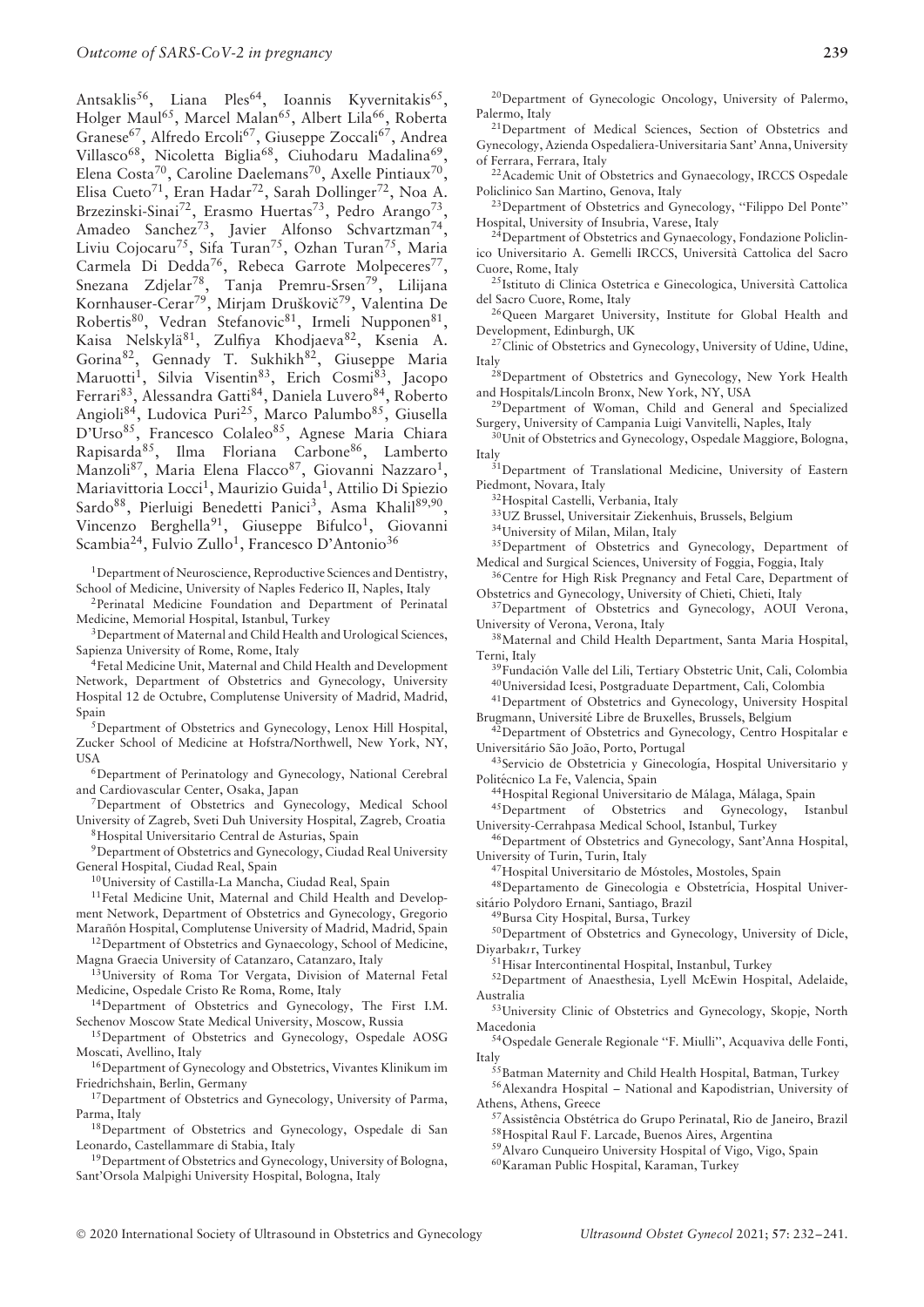61Department of Obstetrics and Gynecology, Division of Neonatology, General Hospital in Prague and First Faculty of Medicine, Charles University, Prague, Czech Republic

62Hospital Universitari Germans Trias i Pujol, Barcelona, Spain

63American Hospital, Istanbul, Turkey

64Department of Obstetrics and Gynecology, St John Hospital, UMF Carol Davila Bucharest, Bucharest, Romania

65Asklepios Hospital Barmbek, Hamburg, Germany

66Regional Hospital Gjakova, Kosovo, Republic of Kosovo

67Department of Obstetrics and Gynecology, University of Messina, Messina, Italy

68Academic Division of Obstetrics and Gynecology, Mauriziano Umberto I Hospital, University of Turin, Turin, Italy

69 Universitatea de Medicină și Farmacie Grigore T. Popa Iași, Iasi, Romania

70Department of Obstetrics and Gynecology, Hospital Erasme, Cliniques Universitaires de Bruxells, Brussels, Belgium

71Hospital Virgen de la Luz, Cuenca, Spain

72Helen Schneider Hospital for Women, Rabin Medical Center, Petach-Tikva and Sackler Faculty of Medicine, Tel-Aviv University, Tel-Aviv, Israel

73Instituto Nacional Materno Perinatal, Lima, Peru

74 Centro de Educación Médica e Investigaciones Clínicas "Norberto Quirno'', Buenos Aires, Argentina

75Department of Obstetrics, Gynecology and Reproductive Science, University of Maryland Medical Center, Baltimore, MD, USA

<sup>76</sup>Department Gynecology and Obstetrics, Fornaroli Hospital, Magenta, Italy

77University Clinic Hospital of Valladolid, Valladolid, Spain

78Kbc Dr Dragisa Misovic Dedinje, Belgrade, Serbia

79Department of Perinatology, University Medical Center, Medical Faculty, University of Ljubljana, Ljubljana, Slovenia

80Fetal Medicine Unit, Di Venere Hospital, Bari, Italy

81Department of Obstetrics and Gynecology, Neonatology and Intensive Care, Helsinki University Hospital and University of Helsinki, Helsinki, Finland

82National Medical Research Center for Obstetrics, Gynecology and Perinatology, Moscow, Russia

83 Department of Woman's and Child's Health, University of Padova, Padova, Italy

84Campus Bio Medico, University of Rome, Rome, Italy

85Department of General Surgery and Medical Surgical Specialties, University of Catania, Catania, Italy

86Ospedale Maggiore Policlinico Milano, Milan, Italy

87Department of Medical Sciences, University of Ferrara, Italy

88Department of Public Health, School of Medicine, University of Naples Federico II, Naples, Italy

89Fetal Medicine Unit, St George's Hospital, London, UK

90Vascular Biology Research Centre, Molecular and Clinical Sciences Research Institute, St George's University of London, London,

UK<br><sup>91</sup>Maternal Fetal Medicine Division, Obstetrics and Gynecology Department, Sidney Kimmel Medical College at Thomas Jefferson University, Philadelphia, PA, USA

#### **REFERENCES**

- 1. Perlman S. Another Decade, Another Coronavirus. *N Engl J Med* 2020; **382**: 760–762.
- 2. Fehr AR, Perlman S. Coronaviruses: an overview of their replication and pathogenesis. *Methods Mol Biol* 2015; **1282**: 1–23.
- 3. Lipsitch M, Swerdlow DL, Finelli L. Defining the Epidemiology of Covid-19 Studies Needed. *N Engl J Med* 2020; **382**: 1194–1196.
- Saccone G, Carbone FI, Zullo F. The novel coronavirus (2019-nCoV) in pregnancy What we need to know. *Eur J Obstet Gynecol Reprod Biol* 2020; **249**: 92–93.
- 5. Di Mascio D, Khalil A, Saccone G, Rizzo G, Buca D, Liberati M, Vecchiet J, Nappi L, Scambia G, Berghella V, D'Antonio F. Outcome of coronavirus spectrum infections (SARS, MERS, COVID-19) during pregnancy: a systematic review and meta-analysis. *Am J Obstet Gynecol MFM* 2020; **2**:100107.
- 6. Boelig RC, Manuck T, Oliver EA, Di Mascio D, Saccone G, Bellussi F, Berghella V. Labor and delivery guidance for COVID-19. *Am J Obstet Gynecol MFM* 2020; **2**:100110.
- 7. Boelig RC, Saccone G, Bellussi F, Berghella V. MFM guidance for COVID-19. *Am J Obstet Gynecol MFM* 2020; **2**: 100106.
- 8. Alzamora MC, Paredes T, Caceres D, Webb CM, Valdez LM, La Rosa M. Severe COVID-19 during Pregnancy and Possible Vertical Transmission. *Am J Perinatol* 2020; **37**: 861–865.
- 9. Mendoza M, Garcia-Ruiz I, Maiz N, Rodo C, Garcia-Manau P, Serrano B, Lopez-Martinez RM, Balcells J, Fernandez-Hidalgo N, Carreras E, Suy A. Pre-eclampsia-like syndrome induced by severe COVID-19: a prospective observational study. *BJOG* 2020; **127**: 1374–1380.
- 10. Karimi-Zarchi M, Neamatzadeh H, Dastgheib SA, Abbasi H, Mirjalili SR, Behforouz A, Ferdosian F, Bahrami R. Vertical Transmission of Coronavirus Disease 19 (COVID-19) from Infected Pregnant Mothers to Neonates: A Review. *Fetal Pediatr Pathol* 2020; **39**: 246–250.
- 11. World Health Organization. *Clinical management of severe acute respiratory infection when novel coronavirus (2019-nCoV) is suspected: interim guidance, 13 March 2020*. World Health Organization: Geneva, Switzerland, 2020.
- 12. Guan WJ, Ni ZY, Hu Y, Liang WH, Ou CQ, He JX, Liu L, Shan H, Lei CL, Hui DSC, Du B, Li LJ, Zeng G, Yuen KY, Chen RC, Tang CL, Wang T, Chen PY, Xiang J, Li SY, Wang JL, Liang ZJ, Peng YX, Wei L, Liu Y, Hu YH, Peng P, Wang JM, Liu JY, Chen Z, Li G, Zheng ZJ, Qiu SQ, Luo J, Ye CJ, Zhu SY, Zhong NS; China Medical Treatment Expert Group for Covid-19. Clinical Characteristics of Coronavirus Disease 2019 in China. *N Engl J Med* 2020; **382**: 1708–1720.
- 13. Huang C, Wang Y, Li X, Ren L, Zhao J, Hu Y, Zhang L, Fan G, Xu J, Gu X, Cheng Z, Yu T, Xia J, Wei Y, Wu W, Xie X, Yin W, Li H, Liu M, Xiao Y, Gao H, Guo L, Xie J, Wang G, Jiang R, Gao Z, Jin Q, Wang J, Cao B. Clinical features of patients infected with 2019 novel coronavirus in Wuhan, China. *Lancet* 2020; **395**: 497–506.
- 14. Kiserud T, Piaggio G, Carroli G, Widmer M, Carvalho J, Neerup Jensen L, Giordano D, Cecatti JG, Abdel Aleem H, Talegawkar SA, Benachi A, Diemert A, Tshefu Kitoto A, Thinkhamrop J, Lumbiganon P, Tabor A, Kriplani A, Gonzalez Perez R, Hecher K, Hanson MA, Gülmezoglu AM, Platt LD. The World Health Organization Fetal Growth Charts: A Multinational Longitudinal Study of Ultrasound Biometric Measurements and Estimated Fetal Weight. *PLoS Med* 2017; **14**: e1002220.
- 15. Sutton D, Fuchs K, D'Alton M, Goffman D. Universal Screening for SARS-CoV-2 in Women Admitted for Delivery. *N Engl J Med* 2020; **382**: 2163–2164.
- 16. Zhou F, Yu T, Du R, Fan G, Liu Y, Liu Z, Xiang J, Wang Y, Song B, Gu X, Guan L, Wei Y, Li H, Wu X, Xu J, Tu S, Zhang Y, Chen H, Cao B. Clinical course and risk factors for mortality of adult inpatients with COVID-19 in Wuhan, China: a retrospective cohort study. *Lancet* 2020; **395**: 1054–1062.
- 17. Juan J, Gil MM, Rong Z, Zhang Y, Yang H, Poon LC. Effect of coronavirus disease 2019 (COVID-19) on maternal, perinatal and neonatal outcome: systematic review. *Ultrasound Obstet Gynecol* 2020; **56**: 15–27.
- 18. Mullins E, Evans D, Viner RM, O'Brien P, Morris E. Coronavirus in pregnancy and delivery: rapid review. *Ultrasound Obstet Gynecol* 2020; **55**: 586–592.
- 19. Jamieson DJ, Honein MA, Rasmussen SA, Williams JL, Swerdlow DL, Biggerstaff MS, Lindstrom S, Louie JK, Christ CM, Bohm SR, Fonseca VP, Ritger KA, Kuhles DJ, Eggers P, Bruce H, Davidson HA, Lutterloh E, Harris ML, Burke C, Cocoros N, Finelli L, MacFarlane KF, Shu B, Olsen SJ; Novel Influenza A (H1N1) Pregnancy Working Group. H1N1 2009 influenza virus infection during pregnancy in the USA. *Lancet* 2009; **374**: 451–458.
- 20. Rasmussen SA, Smulian JC, Lednicky JA, Wen TS, Jamieson DJ. Coronavirus Disease 2019 (COVID-19) and pregnancy: what obstetricians need to know. *Am J Obstet Gynecol* 2020; **222**: 415–426.
- 21. Rasmussen SA, Jamieson DJ. Coronavirus Disease 2019 (COVID-19) and Pregnancy: Responding to a Rapidly Evolving Situation. *Obstet Gynecol* 2020; **135**:  $999 - 1002$
- 22. Huntley BJF, Huntley ES, Di Mascio D, Chen T, Berghella V, Chauhan SP. Rates of Maternal and Perinatal Mortality and Vertical Transmission in Pregnancies Complicated by Severe Acute Respiratory Syndrome Coronavirus 2 (SARS-Co-V-2) Infection: A Systematic Review. *Obstet Gynecol* 2020; **136**: 303–312.
- 23. Yu N, Li W, Kang Q, Xiong Z, Wang S, Lin X, Liu Y, Xiao J, Liu H, Deng D, Chen S, Zeng W, Feng L, Wu J. Clinical features and obstetric and neonatal outcomes of pregnant patients with COVID-19 in Wuhan, China: a retrospective, single-centre, descriptive study. *Lancet Infect Dis* 2020; **20**: 559–564.
- 24. Kalafat E, Yaprak E, Cinar G, Varli B, Ozisik S, Uzun C, Azap A, Koc A. Lung ultrasound and computed tomographic findings in pregnant woman with COVID-19. *Ultrasound Obstet Gynecol* 2020; **55**: 835–837.
- 25. Breslin N, Baptiste C, Gyamfi-Bannerman C, Miller R, Martinez R, Bernstein K, Ring L, Landau R, Purisch S, Friedman AM, Fuchs K, Sutton D, Andrikopoulou M, Rupley D, Sheen JJ, Aubey J, Zork N, Moroz L, Mourad M, Wapner R, Simpson LL, D'Alton ME, Goffman D. Coronavirus disease 2019 infection among asymptomatic and symptomatic pregnant women: two weeks of confirmed presentations to an affiliated pair of New York City hospitals. *Am J Obstet Gynecol MFM* 2020; **2**:100118.
- 26. Chen H, Guo J, Wang C, Luo F, Yu X, Zhang W, Li J, Zhao D, Xu D, Gong Q, Liao J, Yang H, Hou W, Zhang Y. Clinical characteristics and intrauterine vertical transmission potential of COVID-19 infection in nine pregnant women: a retrospective review of medical records. *Lancet* 2020; **395**: 809–815.
- 27. Poon LC, Yang H, Dumont S, Lee JCS, Copel JA, Danneels L *et al.* ISUOG Interim Guidance on coronavirus disease 2019 (COVID-19) during pregnancy and puerperium: information for healthcare professionals–an update. *Ultrasound Obstet Gynecol* 2020; **55**: 848–862.
- 28. Abu-Rustum RS, Akolekar R, Sotiriadis A, Salomon LJ, Da Silva Costa F, Wu Q *et al.* ISUOG Consensus Statement on organization of routine and specialist obstetric ultrasound services in context of COVID-19. *Ultrasound Obstet Gynecol* 2020; **55**: 863–870.